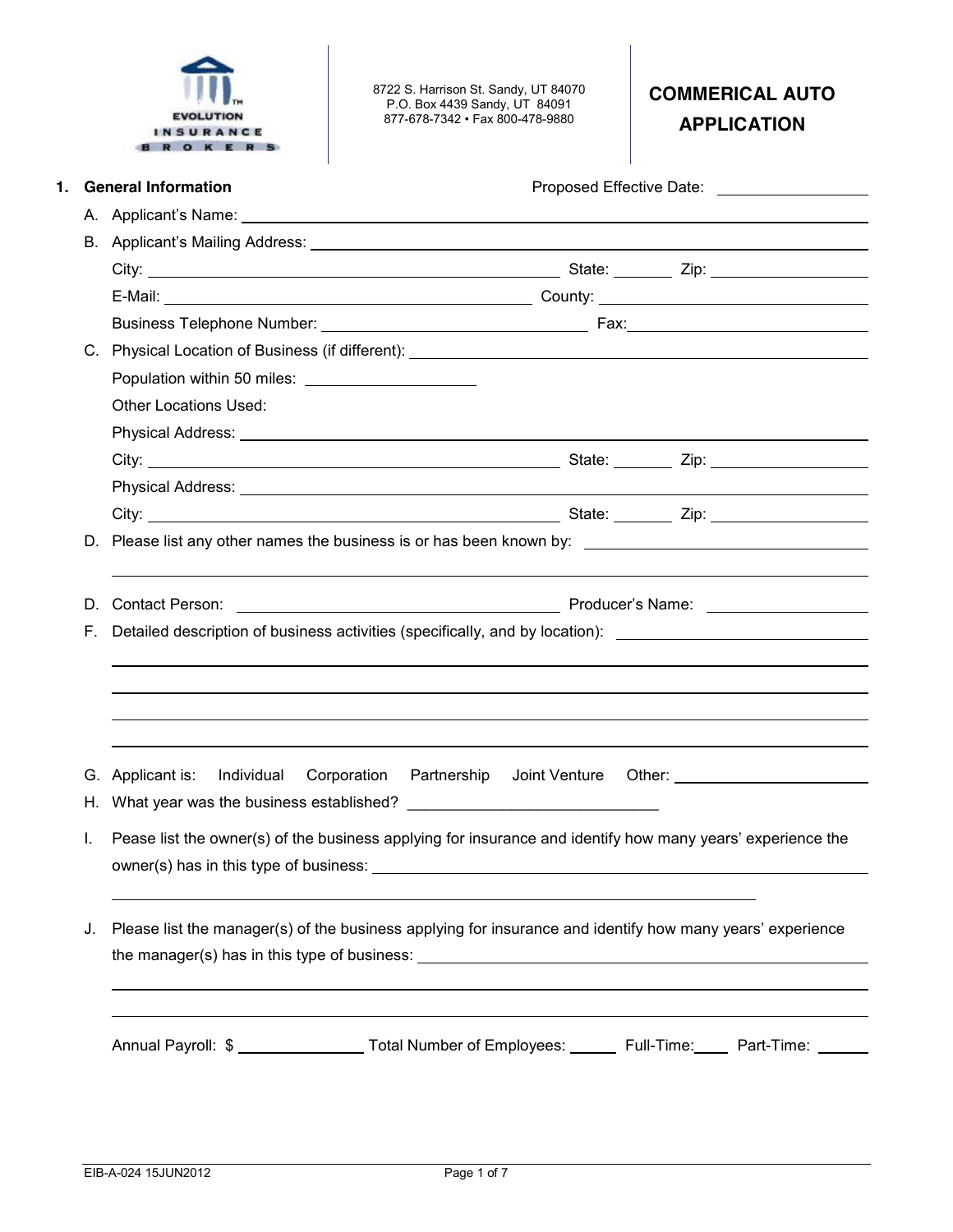### **2. Insurance History**

A. Who is your current insurance carrier (or your last if no current provider)? \_\_\_\_\_\_\_

Provide name(s) for all insurance companies that have provided Applicant insurance for the last three years:

|                        | Coverage: | Coverage: | Coverage: |
|------------------------|-----------|-----------|-----------|
| Company Name           |           |           |           |
| <b>Expiration Date</b> |           |           |           |
| Annual Premium         | - \$      |           | мD        |

B. Has the Applicant or any predecessor ever had a claim? The Vestory of the Vestory of No. No. No. No. No. No

C. Please attach a completed Loss/Claims report.

D. Has the Applicant, or anyone on the Applicant's behalf, attempted to place this risk in standard markets?

where the contract of the contract of the contract of the contract of the contract of the contract of the contract of the contract of the contract of the contract of the contract of the contract of the contract of the cont

E. If the standard markets are declining placement, please explain why:

### **3. Other Insurance**

A. Please provide the following information for all other business-related insurance the Applicant currently carries.

| Coverage Type          |  |   |
|------------------------|--|---|
| Company Name           |  |   |
| <b>Expiration Date</b> |  |   |
| Annual Premium   \$    |  | Œ |

### **4. Desired Insurance**

| A. Per Person/Per Act/Property Damage                                                               | Single Limit                                                                                                                |  |  |  |  |  |
|-----------------------------------------------------------------------------------------------------|-----------------------------------------------------------------------------------------------------------------------------|--|--|--|--|--|
| \$15,000/\$30,000/\$5,000                                                                           | \$100,000/\$300,000/\$50,000<br>\$300,000                                                                                   |  |  |  |  |  |
| \$25,000/\$50,000/\$10,000                                                                          | \$250,000/\$500,000/\$100,000<br>\$500,000                                                                                  |  |  |  |  |  |
| \$50,000/\$100,000/\$25,000                                                                         | \$250,000/\$1,000,000/\$100,000<br>\$1,000,000                                                                              |  |  |  |  |  |
| \$100,000/\$250,000/\$100,000<br>Other                                                              | \$5,000,000                                                                                                                 |  |  |  |  |  |
| \$10,000<br><b>Self-Insured Retention (SIR):</b> \$1,000 (Minimum)<br>\$1,500<br>\$2.500<br>\$5.000 |                                                                                                                             |  |  |  |  |  |
| Uninsured/Underinsured Motorists:                                                                   | No Statutory Limits \$<br>Yes                                                                                               |  |  |  |  |  |
| Personal Injury Protection (PIP) - no fault-                                                        | No Statutory Limits \$<br>Yes                                                                                               |  |  |  |  |  |
| Note: Coverage is only provided if required by State Law.                                           |                                                                                                                             |  |  |  |  |  |
| \$100,000 CSL \$150,000 CSL<br>\$200,000 CSL                                                        | Non-Taxi operations bodily injury and property damage combined single limit (\$1,000 S.I.R. applies to each loss):<br>Other |  |  |  |  |  |
|                                                                                                     |                                                                                                                             |  |  |  |  |  |

### **Physical Damage Deductible:**

\$500 \$750 \$1,000 \$5,000 Other: \$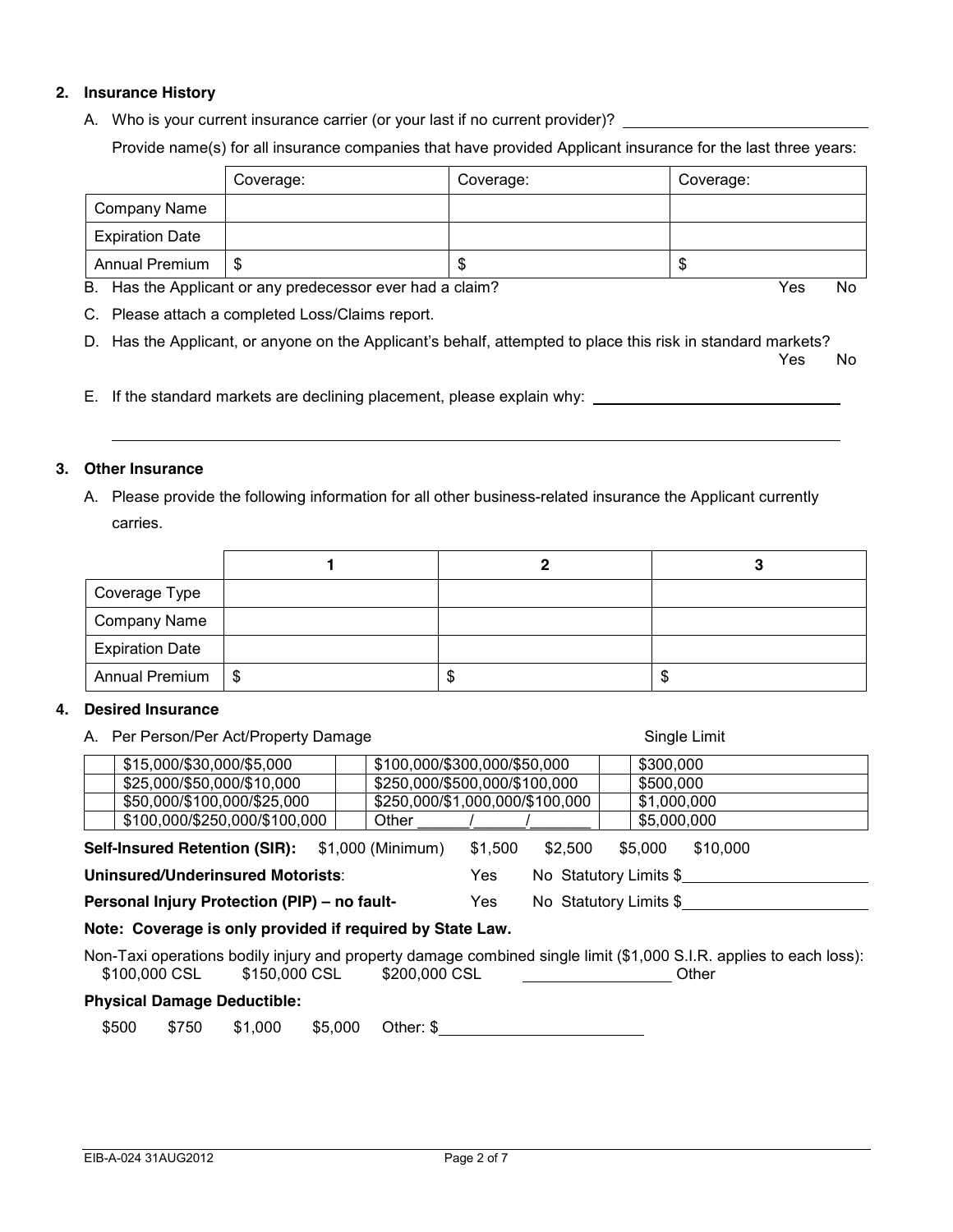## **5. BUSINESS OPERATIONS**

**Operational** 

|    | A. Type of business in which vehicles are used?<br>Retail Delivery Wholesale Delivery Tow<br>Service Vehicle<br>Contractor<br>Dump |     |     |  |  |  |  |  |
|----|------------------------------------------------------------------------------------------------------------------------------------|-----|-----|--|--|--|--|--|
|    | <b>Waste/Garbage Carrier</b><br>Catering                                                                                           |     |     |  |  |  |  |  |
|    | B. What is the maximum radius of your operation?<br>$0 - 50$ miles $50 - 100$ miles<br>$100+$ miles                                |     |     |  |  |  |  |  |
|    |                                                                                                                                    |     |     |  |  |  |  |  |
|    |                                                                                                                                    |     |     |  |  |  |  |  |
| D. | Do you operate in more than one state?                                                                                             | Yes | No  |  |  |  |  |  |
|    |                                                                                                                                    |     |     |  |  |  |  |  |
| Е. | Are there any vehicles owned by others that operate under your authority?                                                          | Yes | No. |  |  |  |  |  |
|    | If yes, explain and identify the number and percentage of those so operated: _______________________                               |     |     |  |  |  |  |  |
|    |                                                                                                                                    |     |     |  |  |  |  |  |
| F. | Do you have your own towing service operations?                                                                                    | Yes | No  |  |  |  |  |  |
|    | If yes, answer:                                                                                                                    |     |     |  |  |  |  |  |
|    | 1. Do you tow for any other clients or customers, other than for your owned autos, or for other autos                              |     |     |  |  |  |  |  |
|    | operated under contract with the taxi company?                                                                                     | Yes | No  |  |  |  |  |  |
|    | Explain operations, number of tow trucks operated, and percentage of total services that are for other<br>2.                       |     |     |  |  |  |  |  |
| G. | Do you operate your own auto mechanical repair and maintenance service garage for all owned autos?                                 |     |     |  |  |  |  |  |
|    |                                                                                                                                    | Yes | No  |  |  |  |  |  |
|    | If yes, provide address, phone, fax, e-mail, and name of manager. __________________________________                               |     |     |  |  |  |  |  |
|    | 1. If yes, are you providing repair and maintenance services to non-owned autos?                                                   | Yes | No  |  |  |  |  |  |
|    | If no, provide name of company (or companies) you have contracted to provide repair and maintenance<br>2.                          |     |     |  |  |  |  |  |
|    |                                                                                                                                    |     |     |  |  |  |  |  |
| I. | Do all owned and/or operated autos under your name comply with all local, state and federal safety                                 |     |     |  |  |  |  |  |
|    | guidelines?                                                                                                                        | Yes | No  |  |  |  |  |  |
|    | <b>Risk Management</b>                                                                                                             |     |     |  |  |  |  |  |
| J. | Does your company have a position whose job description provides risk management or loss control,                                  |     |     |  |  |  |  |  |
|    | performs safety inspections, or engineering services?                                                                              | Yes | No  |  |  |  |  |  |
|    | If yes, please provide:                                                                                                            |     |     |  |  |  |  |  |
|    |                                                                                                                                    |     |     |  |  |  |  |  |
|    |                                                                                                                                    |     |     |  |  |  |  |  |
|    |                                                                                                                                    |     |     |  |  |  |  |  |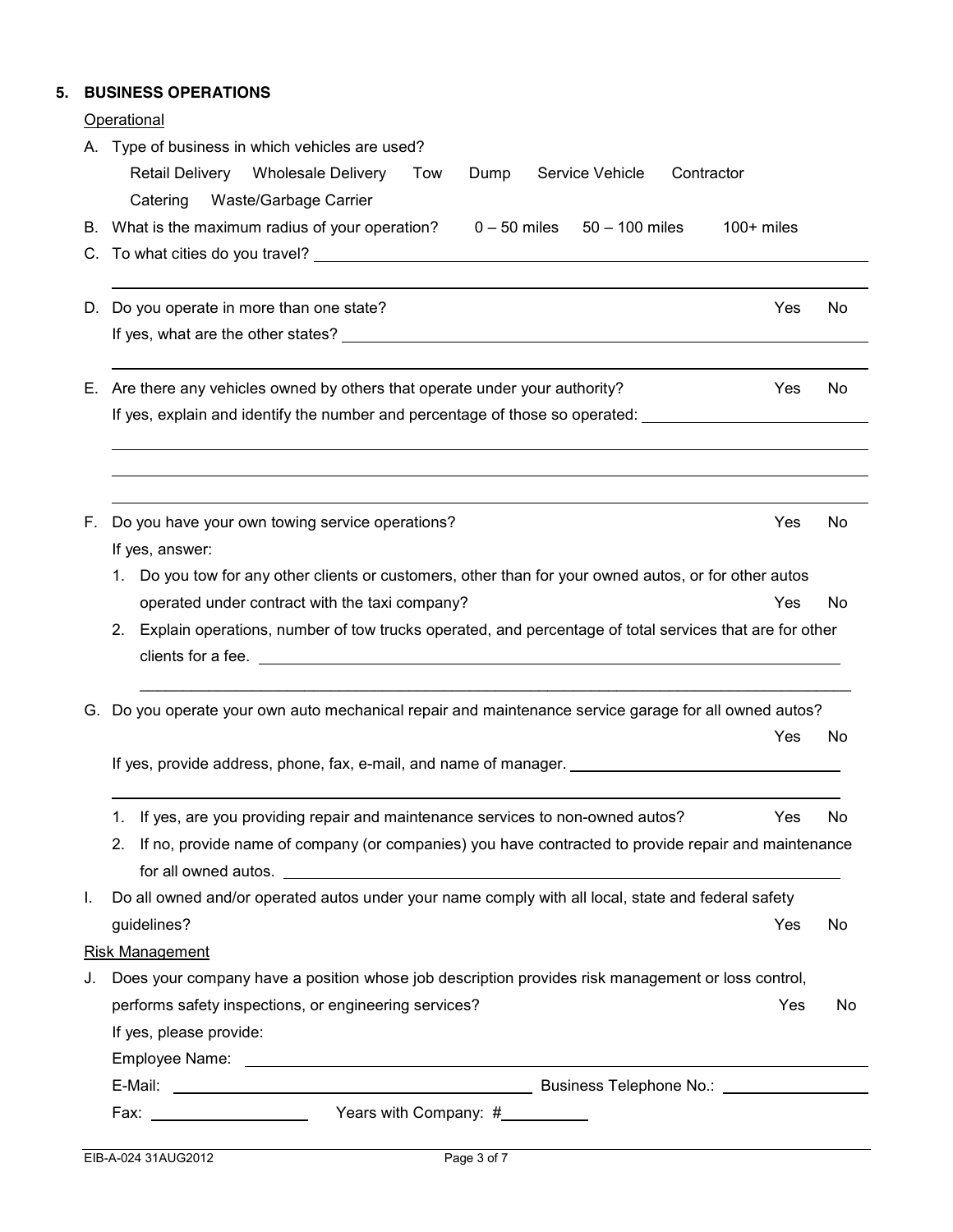- K. Describe your company's maintenance and inspection program that qualify your vehicles to be used for the services provided. A copy of your formal inspection and maintenance written procedure manual would be helpful.
- L. Describe Safety procedures in detail. If you have written policies and procedures, or an employee manual, please include a copy.
- Q. Please describe the business's drug policy and what the procedure is when an applicant or employee fails a drug test:
- R. If you operate the taxi company with non-owned autos, describe in detail the inspection and auto maintenance safety program you have effected, to verify that all non-owned autos are provided the repair and maintenance service required of all autos operated under your name and/or permits.

| S. Do you have a written policy and procedure for handling customer complaints?       | Yes. | No |
|---------------------------------------------------------------------------------------|------|----|
| If no, would you effect one and educate all company drivers of the company's program? | Yes  | No |
| T. Does the company have a fenced yard for auto storage?                              | Yes  | N٥ |

U. Provide names and addresses of regulatory authorities requiring filings. Please include your filing number. Submit a copy of the current filings issued. If not issued, provide a copy of the application to be submitted.

# Drivers

| V. Are drivers required to complete a signed and dated inspection report form, identifying the condition of the |     |    |  |  |  |  |
|-----------------------------------------------------------------------------------------------------------------|-----|----|--|--|--|--|
| auto at the end of each shift during a 24-hour period?                                                          | Yes | No |  |  |  |  |
| If yes, please provide a sample of the form used.                                                               |     |    |  |  |  |  |
| If No, would you be willing to affect such a program?                                                           | Yes | No |  |  |  |  |
| W. Does the company check references on driver applications?                                                    | Yes | No |  |  |  |  |
| If no, would the company effect such a procedure as a provision to obtain the insurance?                        | Yes | No |  |  |  |  |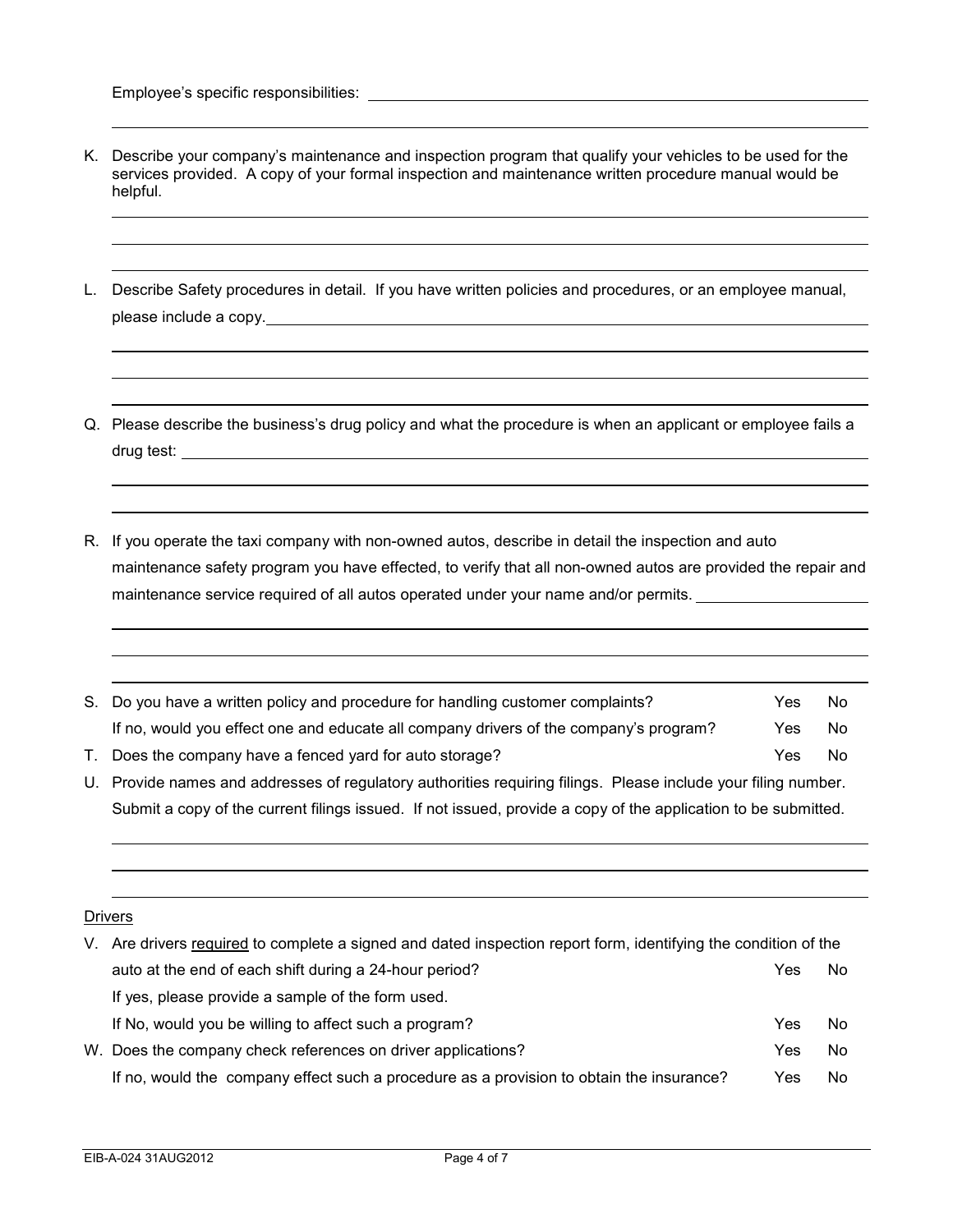X. Are all autos you own, which are operated as a taxi listed on the attached equipment form? Yes No If No, explain:

If additional space is needed to adequately answer any of the above questions, answer on a separate sheet of paper or on the back of this application. Please number your answer to correspond with the question.

#### **REPRESENTATIONS AND WARRANTIES**

The "Applicant" is the party to be named as the "Insured" in any insuring contract if issued. By signing this Application, the Applicant for insurance hereby represents and warrants that the information provided in the Application, together with all supplemental information and documents provided in conjunction with the Application, is true, correct, inclusive of all relevant and material information necessary for the Insurer to accurately and completely assess the Application, and is not misleading in any way. The Applicant further represents that the Applicant understands and agrees as follows: (i) the Insurer can and will rely upon the Application and supplemental information provided by the Applicant, and any other relevant information, to assess the Applicant's request for insurance coverage and to quote and potentially bind, price, and provide coverage; (ii) the Application and all supplemental information and documents provided in conjunction with the Application are warranties that will become a part of any coverage contract that may be issued; (iii) the submission of an Application or the payment of any premium does not obligate the Insurer to quote, bind, or provide insurance coverage; and (iv) in the event the Applicant has or does provide any false, misleading, or incomplete information in conjunction with the Application, any coverage provided will be deemed void from initial issuance.

The Applicant hereby authorizes the Insurer and its agents to gather any additional information the Insurer deems necessary to process the Application for quoting, binding, pricing, and providing insurance coverage including, but not limited to, gathering information from federal, state, and industry regulatory authorities, insurers, creditors, customers, financial institutions, and credit rating agencies. The Insurer has no obligation to gather any information nor verify any information received from the Applicant or any other person or entity. The Applicant expressly authorizes the release of information regarding the Applicant's losses, financial information, or any regulatory compliance issues to this Insurer in conjunction with consideration of the Application.

The Applicant further represents that the Applicant understands and agrees the Insurer may: (i) present a quote with a Sublimit of liability for certain exposures, (ii) quote certain coverages with certain activities, events, services, or waivers excluded from the quote, and (iii) offer several optional quotes for consideration by the Applicant for insurance coverage. In the event coverage is offered, such coverage will not become effective until the Insurer's accounting office receives the required premium payment.

The Applicant agrees that the Insurer and any party from whom the Insurer may request information in conjunction with the Application may treat the Applicant's facsimile signature on the Application as an original signature for all purposes. Dated: Dated: Dated:

Applicant: Agent/Broker:

Signature Signature Signature

Print Name **Print Name**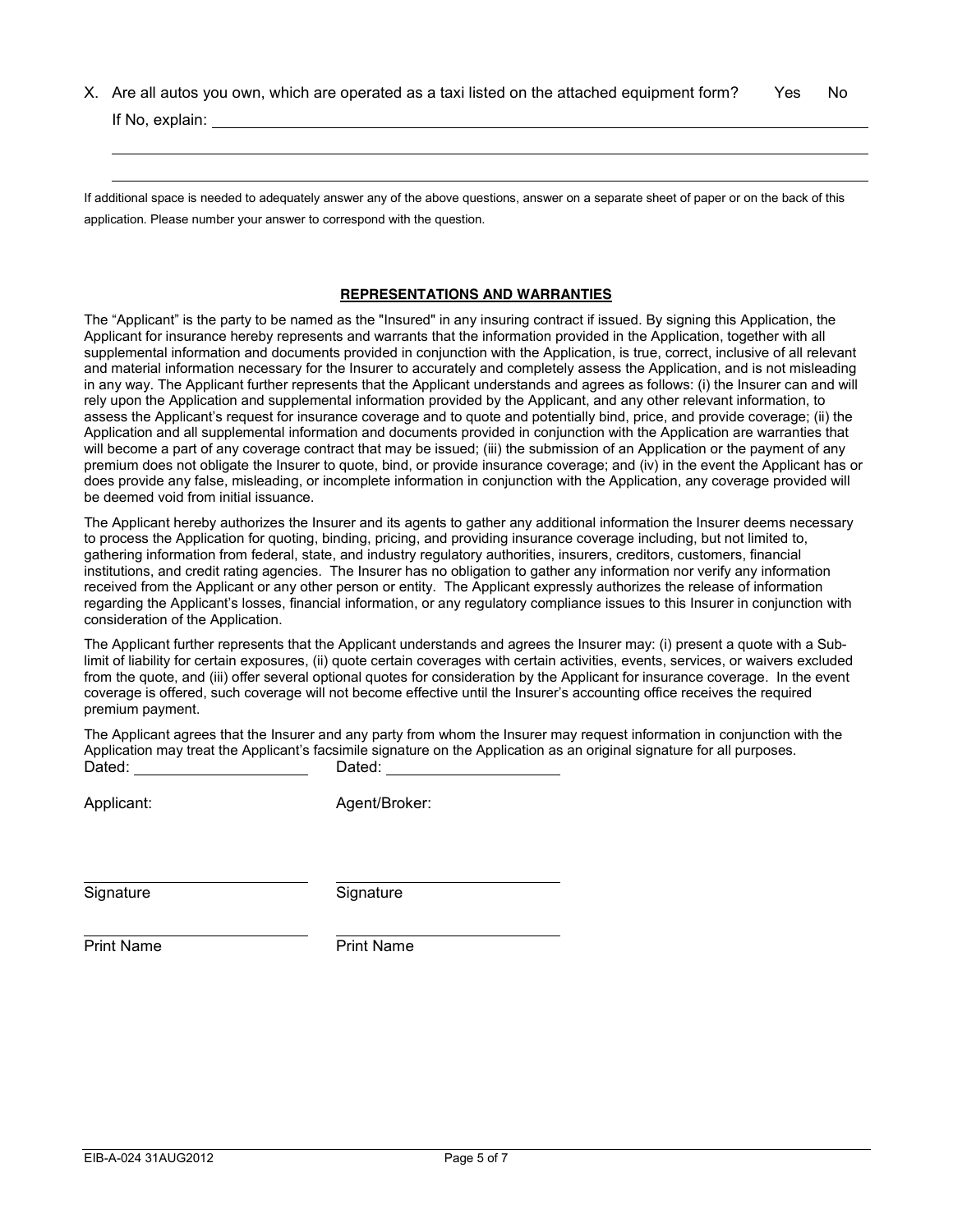### **OPERATOR SCHEDULE**

### **An electronic list is mandatory for lists that exceed 4 drivers or 4 vehicles.**

|  |                     |                                 |                   | For each driver, complete the following and attach a copy of the driver's MVR and license.                                                                                                                                     |                            |                             |  |  |  |  |
|--|---------------------|---------------------------------|-------------------|--------------------------------------------------------------------------------------------------------------------------------------------------------------------------------------------------------------------------------|----------------------------|-----------------------------|--|--|--|--|
|  |                     |                                 |                   |                                                                                                                                                                                                                                |                            |                             |  |  |  |  |
|  |                     |                                 |                   |                                                                                                                                                                                                                                |                            |                             |  |  |  |  |
|  |                     |                                 |                   |                                                                                                                                                                                                                                |                            |                             |  |  |  |  |
|  | SEX                 | DATE OF                         |                   | YRS   DRIVER'S LICENSE   STATE                                                                                                                                                                                                 |                            | DATE                        |  |  |  |  |
|  | (M/F)               | <b>BIRTH</b>                    | EXP               | <b>NUMBER</b>                                                                                                                                                                                                                  | <b>LIC</b>                 | <b>HIRED</b>                |  |  |  |  |
|  |                     |                                 |                   |                                                                                                                                                                                                                                |                            |                             |  |  |  |  |
|  |                     |                                 |                   |                                                                                                                                                                                                                                |                            |                             |  |  |  |  |
|  |                     |                                 |                   |                                                                                                                                                                                                                                |                            |                             |  |  |  |  |
|  |                     |                                 |                   | Home Phone: Cell Phone: Cell Phone: E-mail: C-mail: C-mail: C-mail: C-mail: C-mail: C-mail: C-mail: C-mail: C-mail: C-mail: C-mail: C-mail: C-mail: C-mail: C-mail: C-mail: C-mail: C-mail: C-mail: C-mail: C-mail: C-mail: C- |                            |                             |  |  |  |  |
|  | (M/F)               | SEX   DATE OF  <br><b>BIRTH</b> | EXP               | YRS   DRIVER'S LICENSE   STATE<br><b>NUMBER</b>                                                                                                                                                                                | <b>LIC</b>                 | <b>DATE</b><br><b>HIRED</b> |  |  |  |  |
|  |                     |                                 |                   |                                                                                                                                                                                                                                |                            |                             |  |  |  |  |
|  |                     |                                 |                   |                                                                                                                                                                                                                                |                            |                             |  |  |  |  |
|  |                     |                                 |                   |                                                                                                                                                                                                                                |                            |                             |  |  |  |  |
|  |                     |                                 |                   | Home Phone: ________________Cell Phone: ________________________ E-mail: ______________                                                                                                                                        |                            |                             |  |  |  |  |
|  | <b>SEX</b><br>(M/F) | DATE OF<br><b>BIRTH</b>         | YRS<br>EXP        | DRIVER'S LICENSE<br><b>NUMBER</b>                                                                                                                                                                                              | <b>STATE</b><br><b>LIC</b> | <b>DATE</b><br>HIRED        |  |  |  |  |
|  |                     |                                 |                   |                                                                                                                                                                                                                                |                            |                             |  |  |  |  |
|  |                     |                                 |                   |                                                                                                                                                                                                                                |                            |                             |  |  |  |  |
|  |                     |                                 |                   |                                                                                                                                                                                                                                |                            |                             |  |  |  |  |
|  |                     |                                 |                   | Home Phone: Cell Phone: Cell Phone: E-mail:                                                                                                                                                                                    |                            |                             |  |  |  |  |
|  | <b>SEX</b><br>(M/F) | <b>DATE OF</b><br><b>BIRTH</b>  | <b>YRS</b><br>EXP | <b>DRIVER'S LICENSE</b><br><b>NUMBER</b>                                                                                                                                                                                       | <b>STATE</b><br><b>LIC</b> | <b>DATE</b><br><b>HIRED</b> |  |  |  |  |
|  |                     |                                 |                   | Violations/Accidents/Claims: Williams and Contract and Contract and Contract and Contract and Contract and Contract and Contract and Contract and Contract and Contract and Contract and Contract and Contract and Contract an |                            |                             |  |  |  |  |
|  |                     |                                 |                   | If any driver(s) should be specifically excluded from the policy, please attach a separate list.                                                                                                                               |                            |                             |  |  |  |  |
|  |                     |                                 |                   | If available, please attach a copy of the MVR and driver's license for each driver.                                                                                                                                            |                            |                             |  |  |  |  |

**Note**: Driver and vehicle information must be submitted and accepted by insurer and appropriate charge must be paid for coverage to apply.